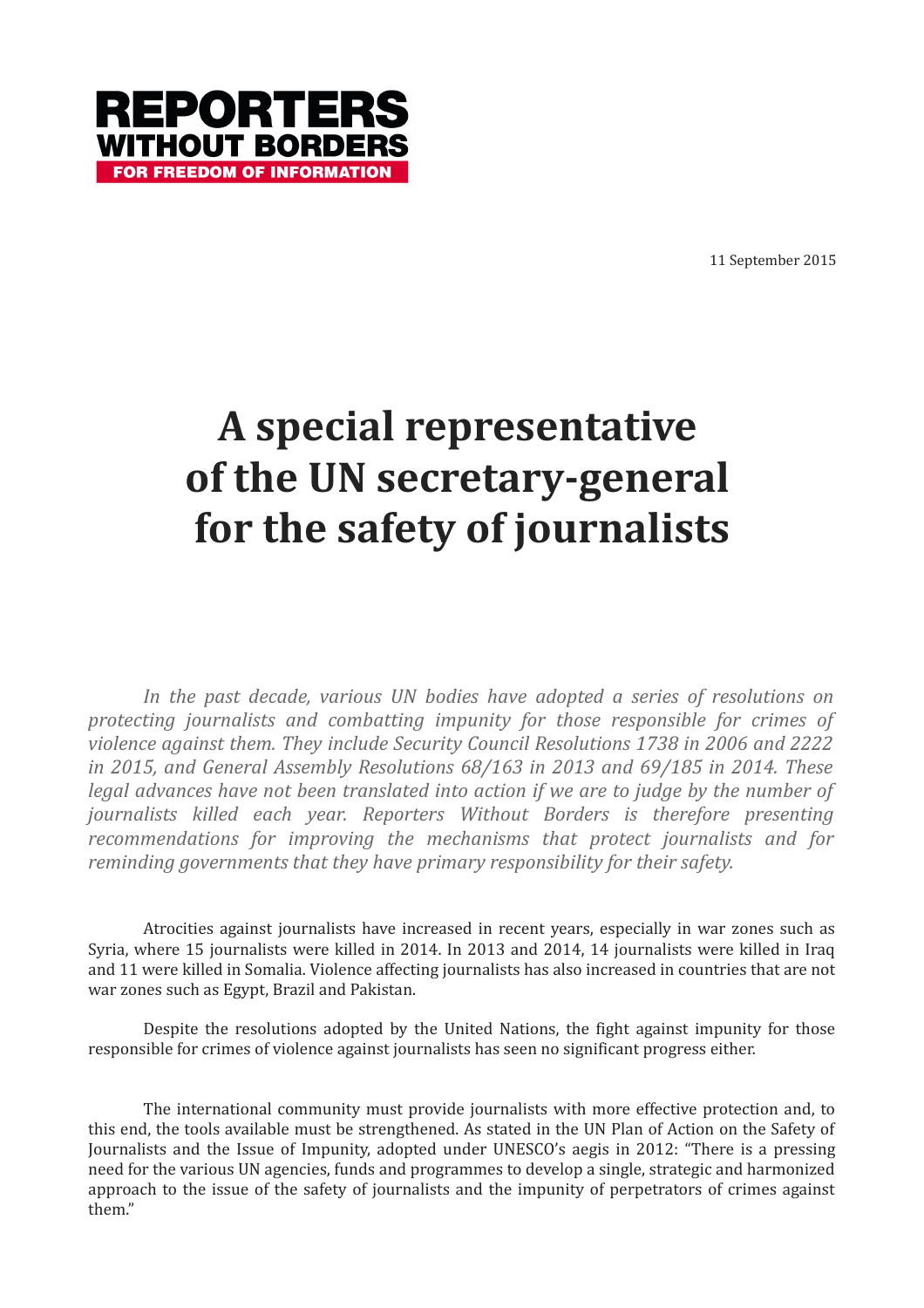## **A special representative for the safety of journalists**

International humanitarian law and the 1949 Geneva conventions prohibit deliberate attacks on civilians by state and non-state actors. This has the effect of protecting such "information providers" as bloggers and online activists. Journalists covering armed conflicts are protected by article 79 of Protocol I additional to the Geneva Conventions. Under this article, which codifies a norm of customary international law, any journalist carrying out a dangerous mission in a war zone must be regarded as a civilian as defined in article 50 (1) and, as such, enjoys all the protection that the entire body of international humanitarian law accords to civilians.

UN Security Council Resolution 1738, adopted in 2006 and entitled "Protection of civilians in armed conflicts," reaffirmed these fundamental rules of international humanitarian law, guaranteeing the protection of journalists and news media in armed conflicts. While it contained no legal innovations, it had the merit of recalling that journalists are civilians, that they must be protected as such, and that any deliberately targeted attacks against them constitute war crimes.

Resolution 1738 did not however establish any mechanism for monitoring respect by states for the obligations stemming from it. Improving the fate of journalists nonetheless requires better monitoring of implementation of the existing rules that apply to all armed conflicts.

Resolution 2222, adopted by the UN Security Council on 27 May 2015 with the aim of extending and strengthening Resolution 1738 of 2006, reminds all parties to an armed conflict – both state and non-state actors – of their obligations not only to respect and protect journalists, media professionals and associated personnel but also to prevent violence, combat impunity and protect media installations and equipment.

This resolution introduces new elements that were not in Resolution 1738: it refers for the first time to article 19 of the Universal Declaration of Human Rights and to freedom of expression; it stresses the role that journalists can play in protecting civilians during armed conflicts; it calls for the safety of journalists to be taken into account in the mandates of peacekeeping operations; and it refers to the role that the ICC can play.

The UN General Assembly also addressed the issue of the safety of journalists. Resolution 68/163, which the General Assembly adopted in December 2013, says: "Journalists, media professionals and associated personnel engaged in dangerous professional missions in areas of armed conflict shall be considered as civilians and shall be respected and protected as such." It condemns violence against journalists, whether in a situation of armed conflict or not, calls on member states to prevent violence against journalists and media workers, and asks them to create the security conditions that allow journalists to work in an independent manner without being subjected to pressure. Resolution 69/185 of 18 December 2014 reaffirms these principles.

In the UN Plan of Action on the Safety of Journalists and the Issue of Impunity, the entire United Nations system agreed in 2012 that there should be better coordination among UN agencies and bodies on the protection of journalists.

## **The issue in this regard is not that there is a legal gap with respect to member states' obligations but rather a lack of means of ensuring compliance.**

Resolution 2222 asks states to "do their utmost to prevent violations of international humanitarian law against civilians, including journalists, media professionals and associated personnel" but does not specify a way of monitoring compliance with this request.

At a UN Human Rights Council panel on the safety of journalists in June 2014, Getachew Engida, UNESCO's deputy director, Dunja Mijatovic, the OSCE's representative for media freedom, and Frank La Rue, the UN special rapporteur on freedom of opinion and expression, all agreed that governments had